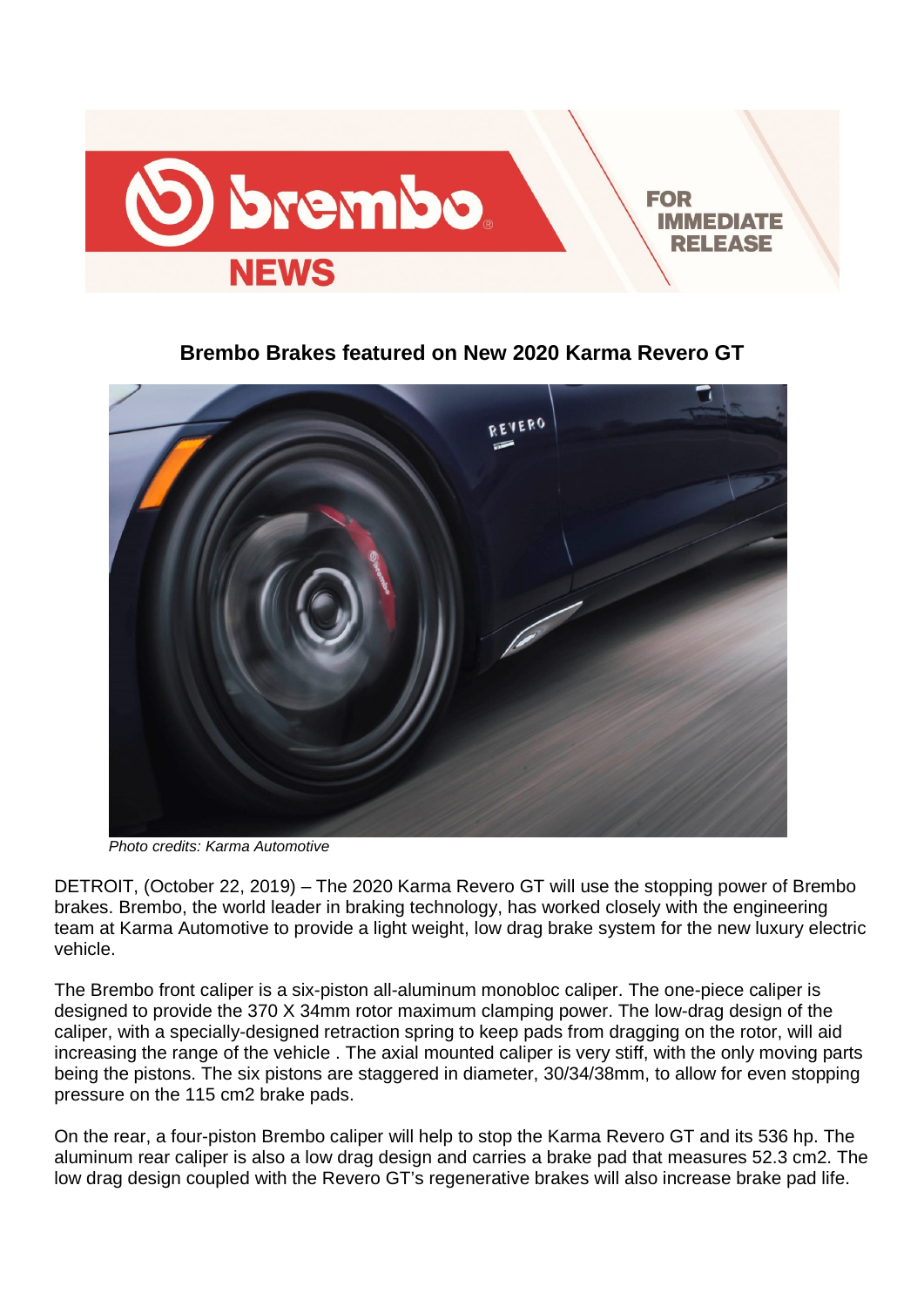To complete the system, a Brembo Electromechanical Parking Brake (EPB) is also a component of the brake package for the Karma Revero GT. The Brembo EPB system replaces the standard parking brake, which is usually manually operated by a mechanical lever in the driver compartment. This lever and all cables and mechanical links are replaced by an electronic button located with the driver controls reducing weight and complexity. The EPB delivers a 1.7 kg (3.8lbs) per car weight savings over a typical drum-in-hat system.

"The extremely lightweight braking system for the Karma Revero GT combines the stopping power that Brembo is known for with our low-drag technology to minimize as much rolling resistance as possible," said Dan Sandberg, president and chief executive officer, Brembo North America. "The impressive horsepower capabilities of the Revero GT can propel the car from 0-60 in four and a half seconds and such performance demands the best in stopping power . Brembo brakes enable a seamless transition between regenerative braking and friction braking. The low drag caliper maximizes fuel economy and EV battery only range."

When cruising and when braking with a regenerative system is where the reduced rolling resistance from drawing back the brake pads on the brake rotors pays-off. This helps to improve mileage per charge."

Darren Post, vice president of Engineering, Karma Automotive, said, "we asked Brembo for their expertise in reducing brake drag for the 2020 Revero GT and they responded with design changes that helped us achieve our objective without a loss in overall pedal feel; essential to the luxury performance of our car."

Leveraging Brembo's reputation for lightweight performance and style, the brake system is available in a choice of five colors. In addition to the standard six-piston, monobloc slate caliper color, optional color options include Silver, Blue, Orange, Yellow and Red. All calipers feature the trademark Brembo logo.

## **About Brembo S.p.A.**

Brembo SpA is the world leader and acknowledged innovator of disc brake technology for automotive vehicles. Brembo supplies high performance brake systems for the most important manufacturers of cars, commercial vehicles and motorbikes worldwide, as well as clutches and other components for racing. Brembo is also a leader in the racing sector and has won more than 400 championships. Today the company operates in 15 countries on 3 continents, with 25 production and business sites, and a pool of over 10,600 employees, about 10 percent of whom are engineers and product specialists active in the R&D. 2018 turnover is € 2,640 million (12.31.2018). Brembo is the owner of the Brembo, Breco, AP, Bybre, and Marchesini brands and operates through the AP Racing brand.